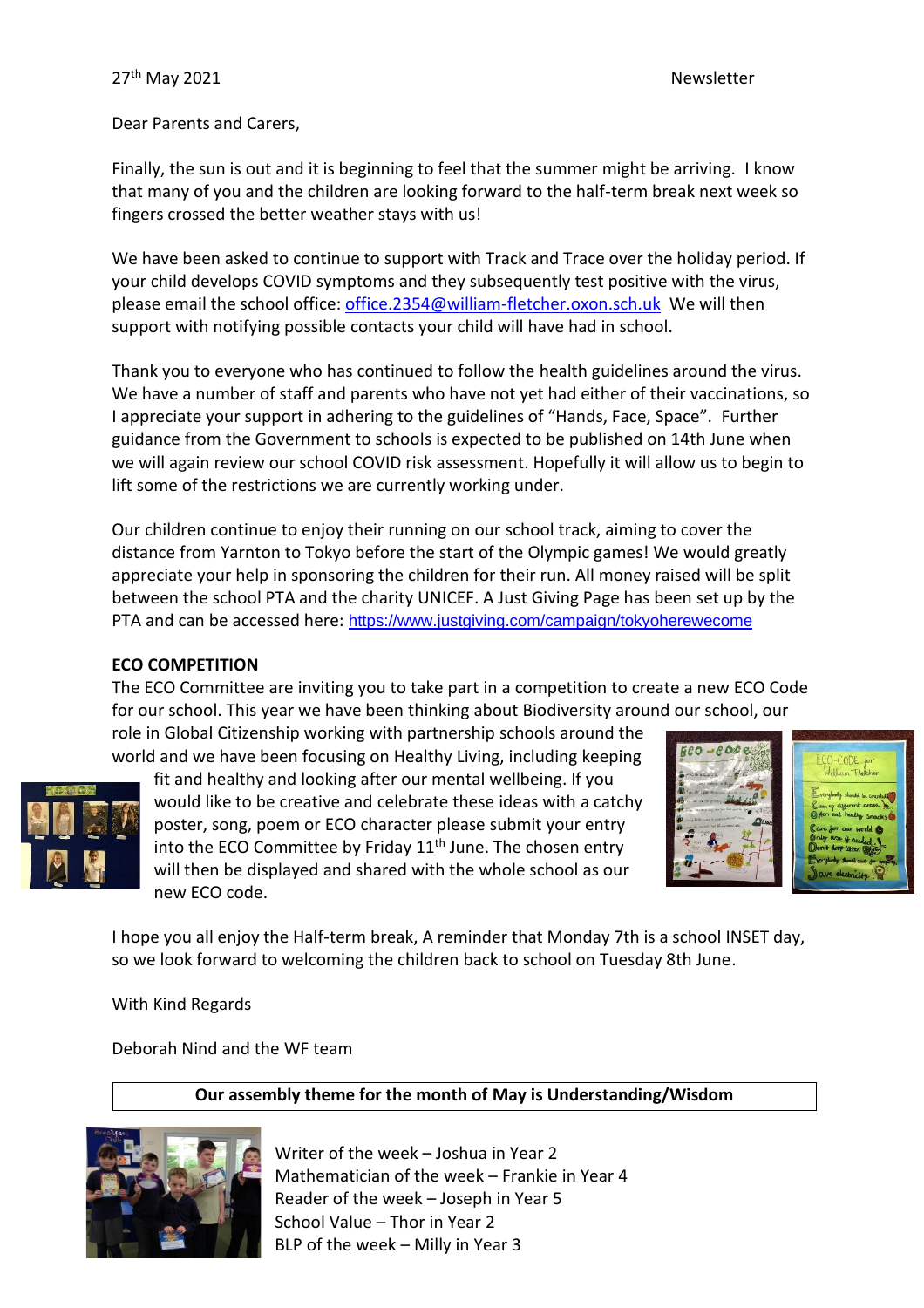# **Celebration of achievements**

This week Archie S in Year 5 and Alfie C in Year 6 have been awarded their Silver merit arrow. Emily S in Year 5 and Abby in Year 6 have been awarded their Gold merit arrow. Well done to them for successfully completing a range of activities to a high standard to be awarded their arrow badge.

Congratulations to the following children who have reached their 200 nights of reading at home: Maxim & Daisy in Swallows. Congratulations to the following child who has reached her 175 nights of reading at home: Ava in Eagles. Congratulations to the following child who has reached his 150 nights of reading at home: Oscar in Peregrine Falcons. Congratulations to the following child who has reached her 125 nights of reading at home: Evie in Nightingales. Congratulations to the following child who has reached his 100 nights of reading at home: Freddy in Eagles.

## **Attendance**

# **EVERY SCHOOL DAY COUNTS!**

There are only 190 statutory school days in one year and 175 days (weekends and school holidays) available to use for holidays. Parents should avoid taking their children out of school during term time in order to go on holiday.

| <b>Class</b>      | Attendance for 24.05.21 - 28.05.21 |
|-------------------|------------------------------------|
| Eagles            | 96.15%                             |
| Kestrel           | 99.12%                             |
| Kingfishers       | 98.40%                             |
| Nightingales      | 95.90%                             |
| Owls              | 99.20%                             |
| Peregrine Falcons | 94.81%                             |
| <b>Red Kites</b>  | 100%                               |
| Robins            | 100%                               |
| Sky Larks         | 100%                               |
| <b>Swallows</b>   | 98.54%                             |
| Wrens             | 94.23%                             |
| Total             | 97.81%                             |

## **Yarnton Playing Fields Committee - Facilities for children in the village**

Yarnton Playing Fields Committee are currently looking for volunteers to get involved in a project to refurbish and improve the facilities available for children and adults in the village. If you would like to find out more about getting involved, please email [yarntonplayingfields@outlook.com.](mailto:yarntonplayingfields@outlook.com) The committee meet on the 3rd Monday of every month at 8.00 pm, you are welcome to join them to hear more what they already do in the Yarnton Playing Fields Management Committee and how to get involved.

## **Step 2 Dance**

On 13th May our children in Key Stage 1 enjoyed participating in dance workshops led by a local dance teacher from Step 2 Dance. If you would like the company's details, please see below: Step 2 Dance, Worton Park, Cassington, OX29 4SY, [info@step2dance.co.uk,](mailto:info@step2dance.co.uk) tel: 07803954363.

## **Yarnton Youth Netball**

Summer netball sessions. Open to boys and girls in years 5 & 6 from William Fletcher School. Training for the summer term will be Wednesdays after school 3:15-4:00 on the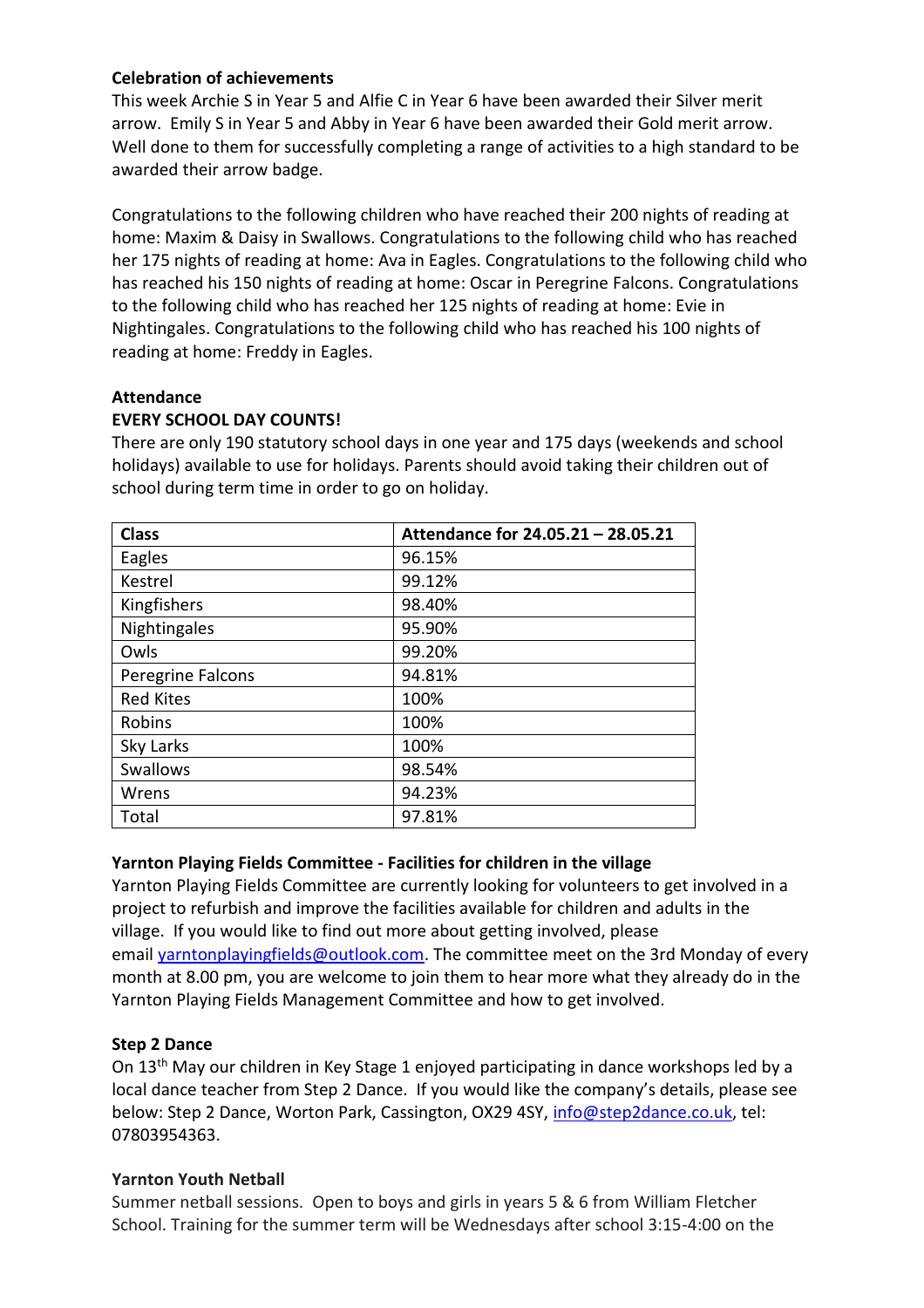hard court on Rutten Lane. If you're interested in your child taking part please email [yarntonyouthnetball@gmail.com](mailto:yarntonyouthnetball@gmail.com) for more details.

## **Yarnton Blues FC U9s (September 2021)**

Yarnton Blues Football Club – U9s are looking for players for next season (starting September 2021). If your child will still be aged 8 on August 31st 2021 and would be interested in joining the team, we have spaces available at the moment.

Training sessions take place on Wednesdays at 17:30 at Yarnton Park, off Rutten lane. \*\*Note: Football boots or astros, and shin pads required.

If you would like more information please contact the club secretary James Finnigan via email [\(secretary@yarnton-blues.co.uk\)](mailto:secretary@yarnton-blues.co.uk).

## **Junior Touch Rugby**

Junior touch rugby is back! Come and give this minimal contact form of rugby a try. This is for anyone over the age of 9, boy or girl, no experience necessary. Wednesday evenings starting 21st April, 6-7pm. See flyer on the app for more info or contact [kate@oxfordtouch.co.uk](mailto:kate@oxfordtouch.co.uk)

## **Breakfast Club**

Breakfast club runs every day from 07:30 – 08:45 in the Howard Hillsdon building (old playgroup). The children enjoy a range of breakfast cereals, fruit juices, yoghurts and toast, followed by the opportunity to play indoor games. The cost is £5.00 per child. If you would like your children to take part in breakfast club, **please see the staff in the office to book prior to attendance, the office is now taking bookings for this term.**

# **Forthcoming Dates**

**May 2021** 28.05.21 Term 5 ends

## **June 2021**

| 07.06.21 | <b>INSET DAY</b> |
|----------|------------------|
| 08.06.21 | Term 6 starts    |

# **July 2021**

| 09.07.21                               | Reports go home |
|----------------------------------------|-----------------|
| 12.07.21 - 14.07.21 Year 4 Hooke Court |                 |
| 20.07.21                               | Term 6 ends     |

## **William Fletcher School Term Dates 2020/2021**

**Term 5** Monday 19<sup>th</sup> April to Friday 28<sup>th</sup> May **Term 6** Tuesday 8<sup>th</sup> June to Tuesday 20<sup>th</sup> July Monday 7<sup>th</sup> June INSET Wednesday 21<sup>st</sup> July INSET Day Thursday 22<sup>nd</sup> July INSET Day

**William Fletcher School Term Dates 2021/2022 Term 1** Thursday 2<sup>nd</sup> September to Friday 22<sup>nd</sup> October